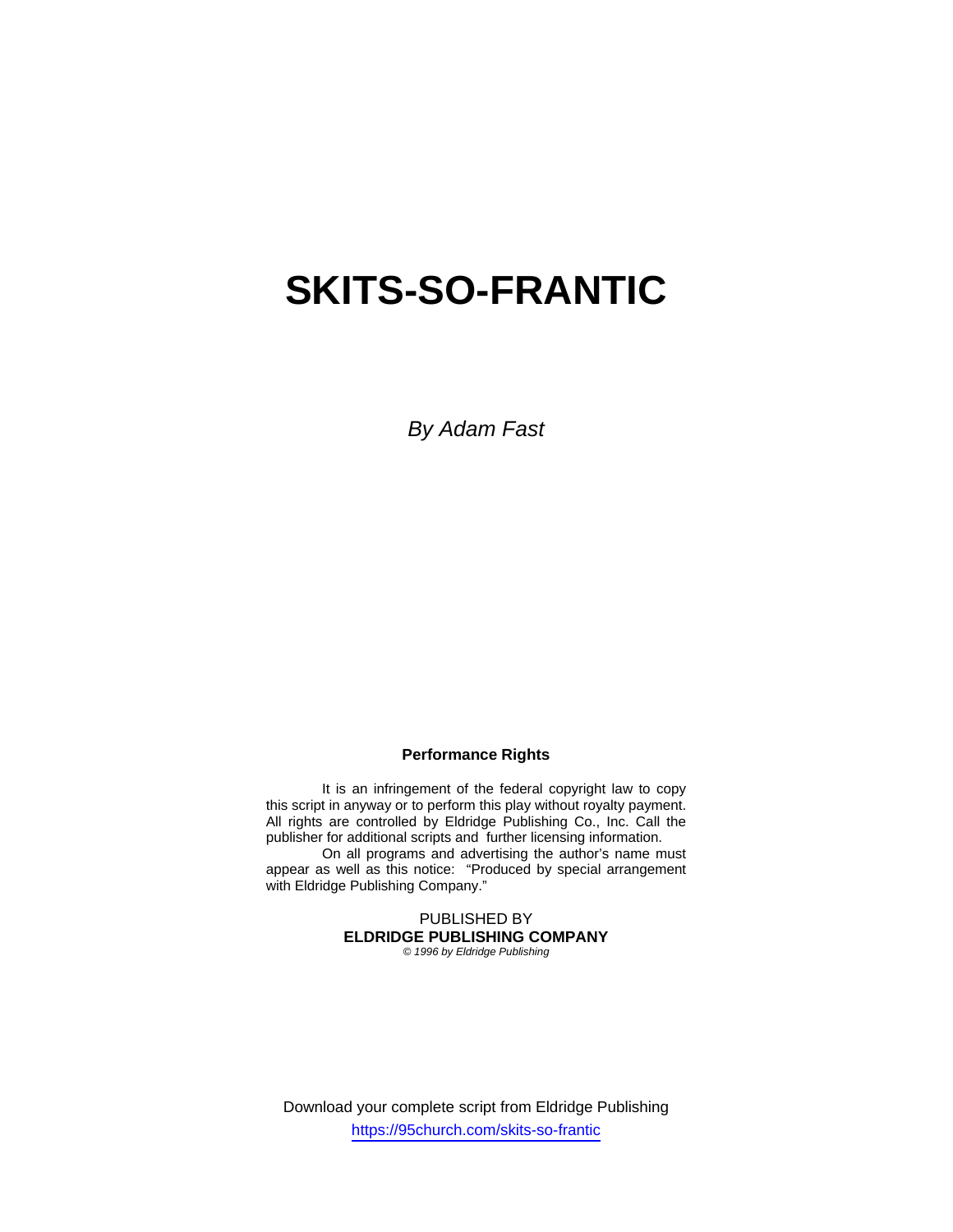## **DEDICATION**

I would like to dedicate this book to the 1995-1996 drama group "In His Image:" Quentin Mack, Melissia Woitko, Daniel Burnell, Heather Fast, Destiny Vinley, Kindred Vinley, Holly Clough, Michelle McClellan, and my lovely wife, Melissa Fast. Guys, yo worked long and hard, put up with me, and were the first to bring these skits to life on the stage. I will never forget our time together and hope your memories are as fond as are mine. God bless you.

The Playwright

## **CONTENTS**

Salvation Lot I'm The Victim Charades Peace Of Mind Evangelism 101 Hole In My Heart Mission 17 Famous Last Word Place Your Bet My Jesus I'm Not Ashamed The Waiting Room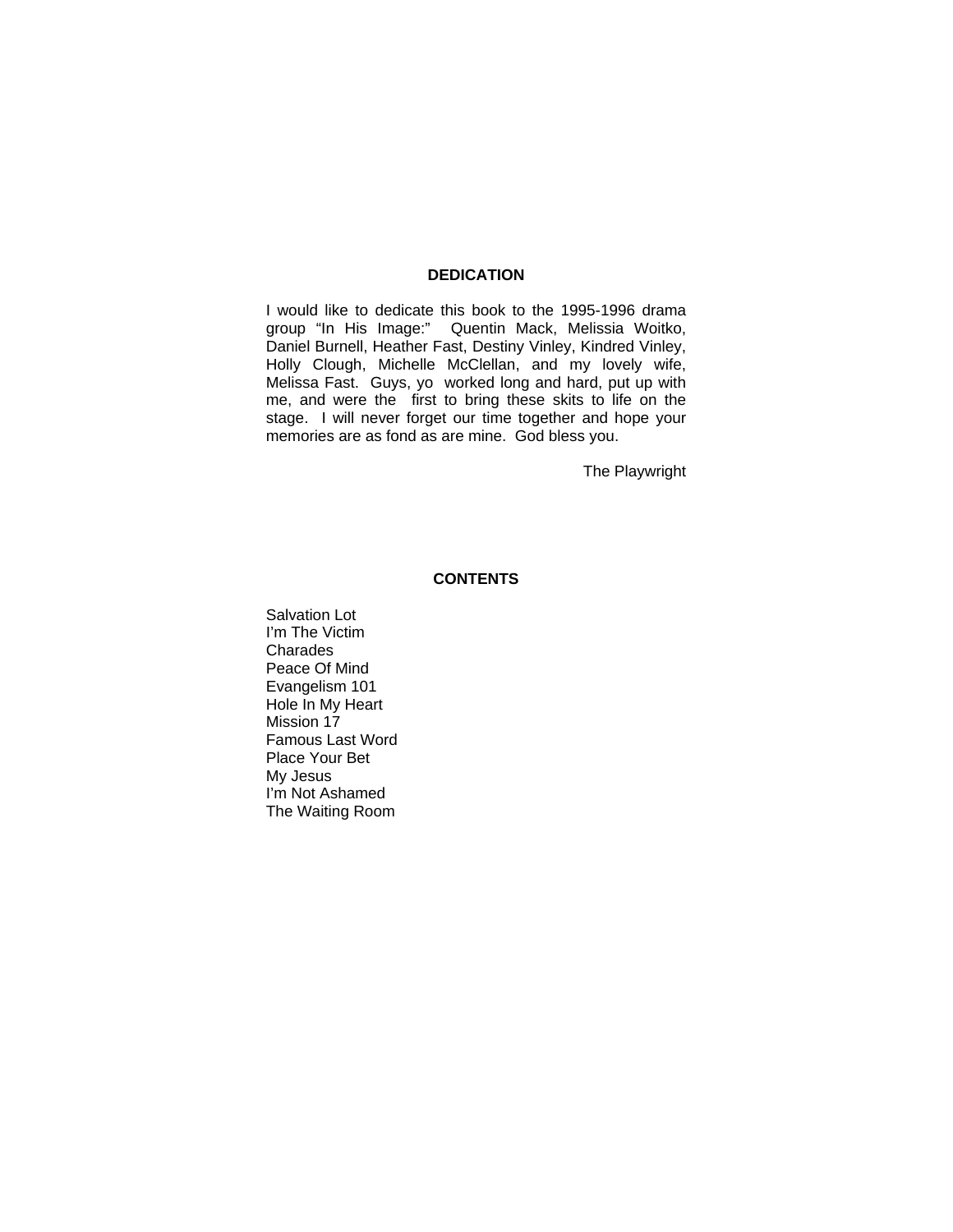## **SALVATION LOT**

## **INTRODUCTION**

"Salvation Lot" is a skit that takes place on car sales lot. The difference is, that it's a plan of salvation that you're buying. The skit outlines some of the different brands of Christianity that people want to live. Satan is always willing to sell us something less than Biblical Christianity, and many fall for his sales pitch. But some, like Andy in this skit, have read the manual and aren't settling for anything less than God's perfect will. A good scripture for this skit would be Matthew 7:13-14.

### **CAST OF CHARACTERS**  *(3 M, 3 F)*

**ANGELO LIGHT:** Has a deal for everyone. **PENNY PINCHER:** Wants the most for the least amount of effort. **MR. LUKEWARM:** Is overbearing and obnoxious. **MRS. LUKEWARM:** Is syrupy sweet, and a little snotty. **SALLY SEPARATIST:** Is a Pharisee. **ANDY:** A true searcher for truth.

#### **COSTUMES and PROPS**

ANGELO LIGHT: Should be dressed like a car salesman,.a cheesy one PENNY PINCHER: Should dress casually MR. LUKEWARM: Rich, should dress accordingly MRS. LUKEWARM: Also dressed richly SALLY SEPARATIST: Should dress casually ANDY: Should dress casually, needs a Bible

**PROPS:** The cars can be made out of boxes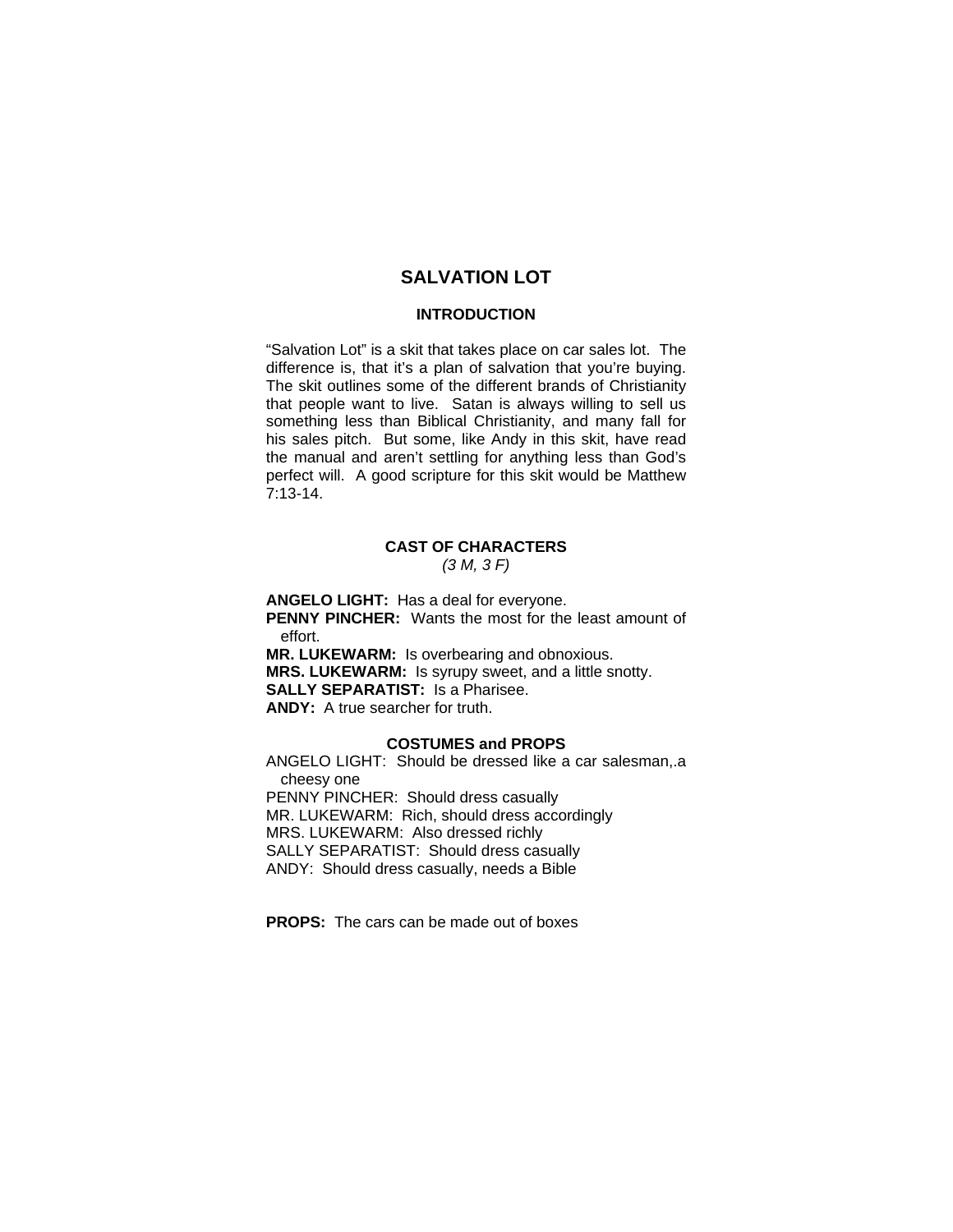*(AT RISE: ANGELO LIGHT is standing alone onstage, close to the back. PENNY PINCHER enters and acts as if she is looking at cars.)* 

ANGELO: Hi, there! And what can I do for you today?

- PENNY: *(Startled.)* Oh, Hi! Well, I'm looking for a plan of salvation.
- ANGELO: Well, my dear, you've come to the right place. I have a whole lot full of 'em. I have something for everybody. The name's Light ... Angelo Light. *(Shakes hand.)* What did you have in mind?
- PENNY: I'm Penny. Penny Pincher. I want something economical. I want the most mileage out of my Christianity for the smallest amount of effort. I'm a very busy person.
- ANGELO: Of course you are! Well, step right over here, young lady. *(Leads HER over to one side of the stage.)* This is the model for you. This is the Lazy Jane X. Isn't it a sporty little rig? It's just what you want. It runs on only ten minutes of prayer per week, and no Bible reading! Imagine that! And you won't feel guilty either because the radio plays all your favorite Christian pop musicians!
- PENNY: That's me! That's just how I feel about it. How's the tither pressure? I really need my money. I have a very active social life.
- ANGELO: Oh, there's almost no tither pressure at all. In fact, if you look at the odometer *(Points.)* you'll see that the last couple who owned this one gave only thirty-five dollars and ten cents. And they had it for two years. Some mileage, huh?
- PENNY: Wow! You've just about sold me!
- ANGELO: Really! Then check out this feature*. (Walks around to the back of the vehicle and points.)* Special mud-flaps for those pushy preachers who come up behind you and nose in your life.
- PENNY: Oh, how cute! Little Yosemite Sam's saying, "Back off!" I'll take it. How much will it cost me?
- ANGELO: Not much! But that was the point, wasn't it?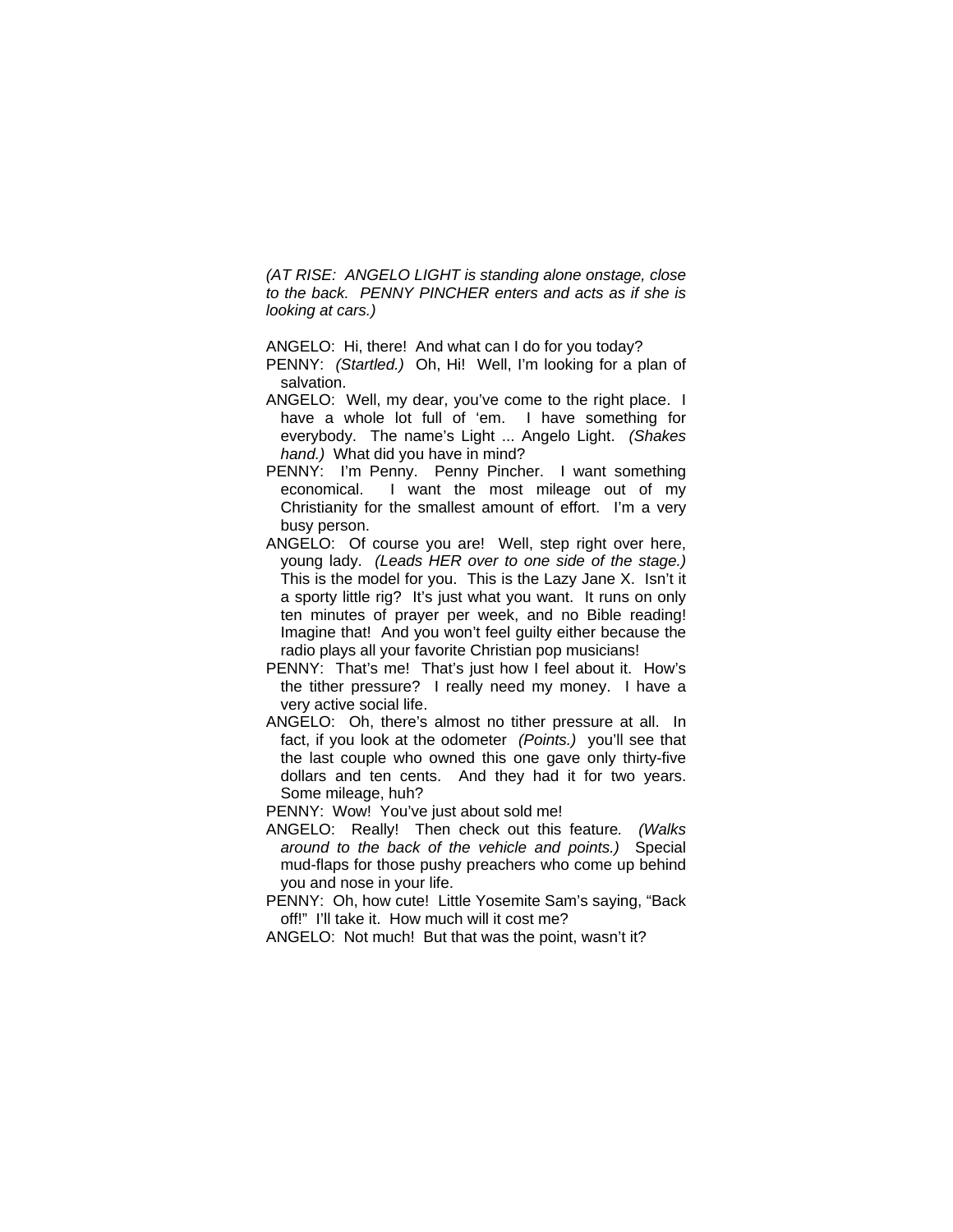*(PENNY PINCHER gets in the vehicle and drives off with a vroom. MR. and MRS. LUKEWARM enter.)* 

ANGELO: Good morning folks! How can I assist you?

- MR. LUKEWARM: Ah, yes! Now listen, young man! We want a plan of salvation, see? But nothing too difficult to drive, understand?
- MRS. LUKEWARM: Oh, Wilbur! Be civil. He seems like such a nice young man! What's your name, young man?
- ANGELO: *(Looking at THEM like they're nuts.)* Light ... Angelo Light.

MRS. LUKEWARM: Angelo Light? Are you from the south? ANGELO: Let's say I'm from down under.

MR. LUKEWARM: Australia, eh? *(Suspiciously.)* Don't have much of an accent, do ya? I'm Lukewarm ... Mr. Lukewarm to you.

- MRS. LUKEWARM: Wilbur, don't be rude. Forgive Wilbur, dear. He's ever so bitter about our last vehicle. It was always demanding service! Just give us something with a nice, smooth, easy ride.
- ANGELO: Well, ma'am. I have just the thing, if you'll step over here. *(Leads THEM to another part of the stage.)* Ah! Look at this ... the Laodicean 2000. This special luxury model has everything you need to live that poolside Christian life. Automatic transmission, power steering, brakes, air conditioning, and a very easy ride! And ... you'll love this ... a special radio filter that filters out nasty calls to repentance, prayer and fasting, and service of any kind!

MR. LUKEWARM: Well, what does it play?

ANGELO: Only the finest easy listening!

MRS. LUKEWARM: Oh Wilbur, it's divine! Let's take it!

- MR. LUKEWARM: Maybe, but first, how well does it handle?
- ANGELO: Well, my friend. It's so smooth, that most of the time *(Pauses for effect.)* you aren't even aware it's even there!
- MR. LUKEWARM: Ha! This will do, Mildred. We'll take it.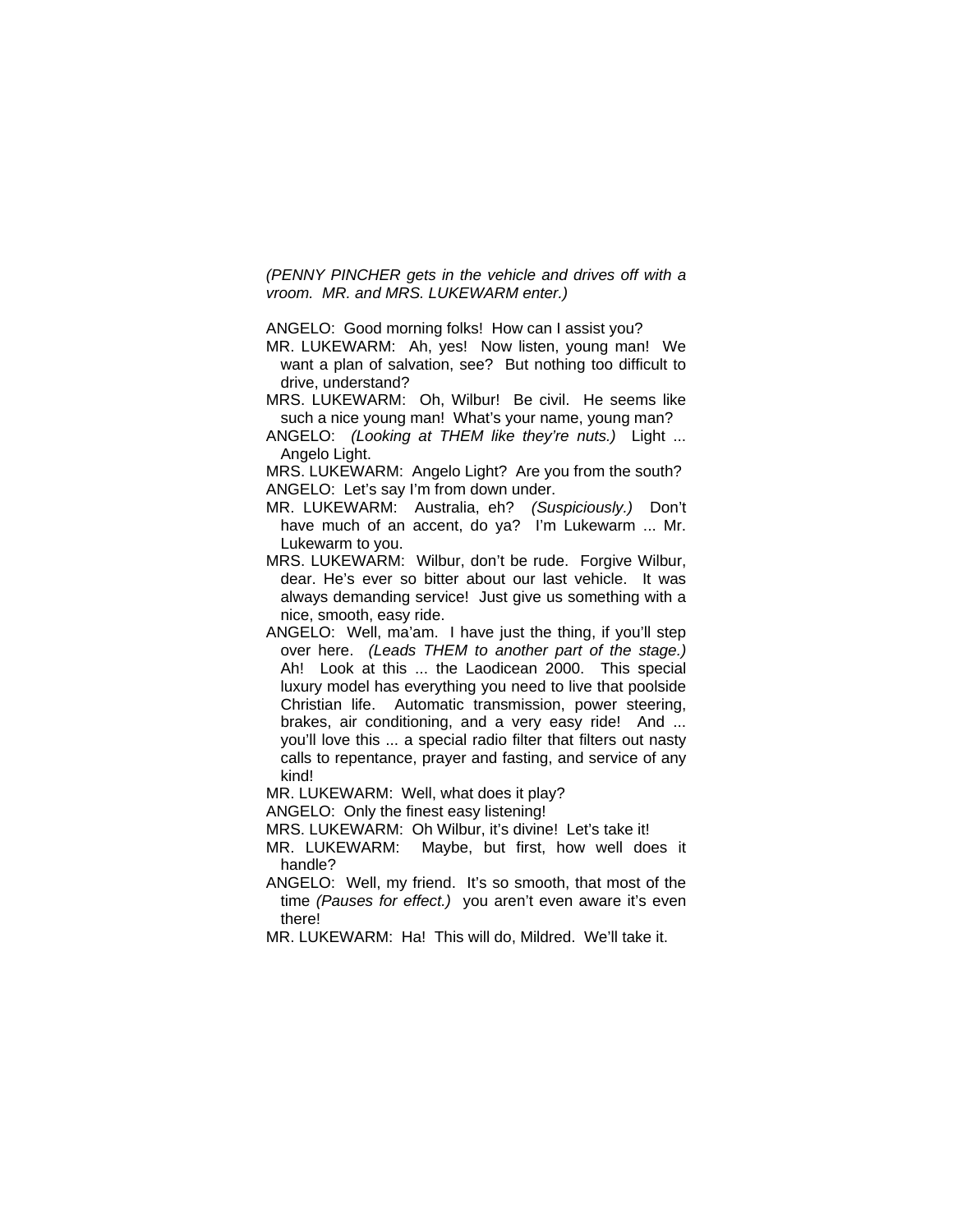MRS. LUKEWARM: Oh it will be so much better than our last one! It required so much service!

*(MR. and MRS. LUKEWARM get in the vehicle and drive off. SALLY SEPARATIST enters.)* 

- ANGELO: Now there goes a vehicle with dual airbags! *(Spies SALLY.)* Good morning, young lady. Interested in a plan of salvation?
- SALLY: Hi. I'm Sally Separatist. I'm just a weak little saint who just can't handle all the sin and wrong in this world. I'm so scared that my ... almost perfect Christian life will be affected by the least little contact! *(Starts crying.)*
- ANGELO: Aww! There, there now, my dear*! (Puts HIS arm around HER.)* I think I can hook you up with just what you want, and it's *(Drags HER along.)* right over here!
- SALLY: *(Wiping HER eyes.)* What's *(Sniff.)* this?
- ANGELO: The vehicle just for you ... the Pharisee LX.
- SALLY: Really? Will it keep me from having to be around ... them?
- ANGELO: Them? Oh! Oh, yes. That's what it's designed for. Look here. *(Gestures.)* It has a Christian code-aphone so you only have to talk to your Christian friends, and a special soundproof body that keeps out all those annoying cries of the lost. The radio will always be uplifting, also. Young lady, in this vehicle you are completely covered.
- SALLY: Oh! This is wonderful! I can't wait to call Barbara and discuss at length how Melanie just hasn't been living right lately ... *(Looks sheepish.)* ... and of course, how we should pray for her. Thank you, so much, sir! *(SALLY gets in the vehicle.)*
- ANGELO: We aim to please! Just let me *(Runs around to back of vehicle and bends over as if attaching something.)* attach this filter to your exhaust.

SALLY: What's that do?

ANGELO: It just filters out all those accidental hints that you're a Christian that you might leave behind.